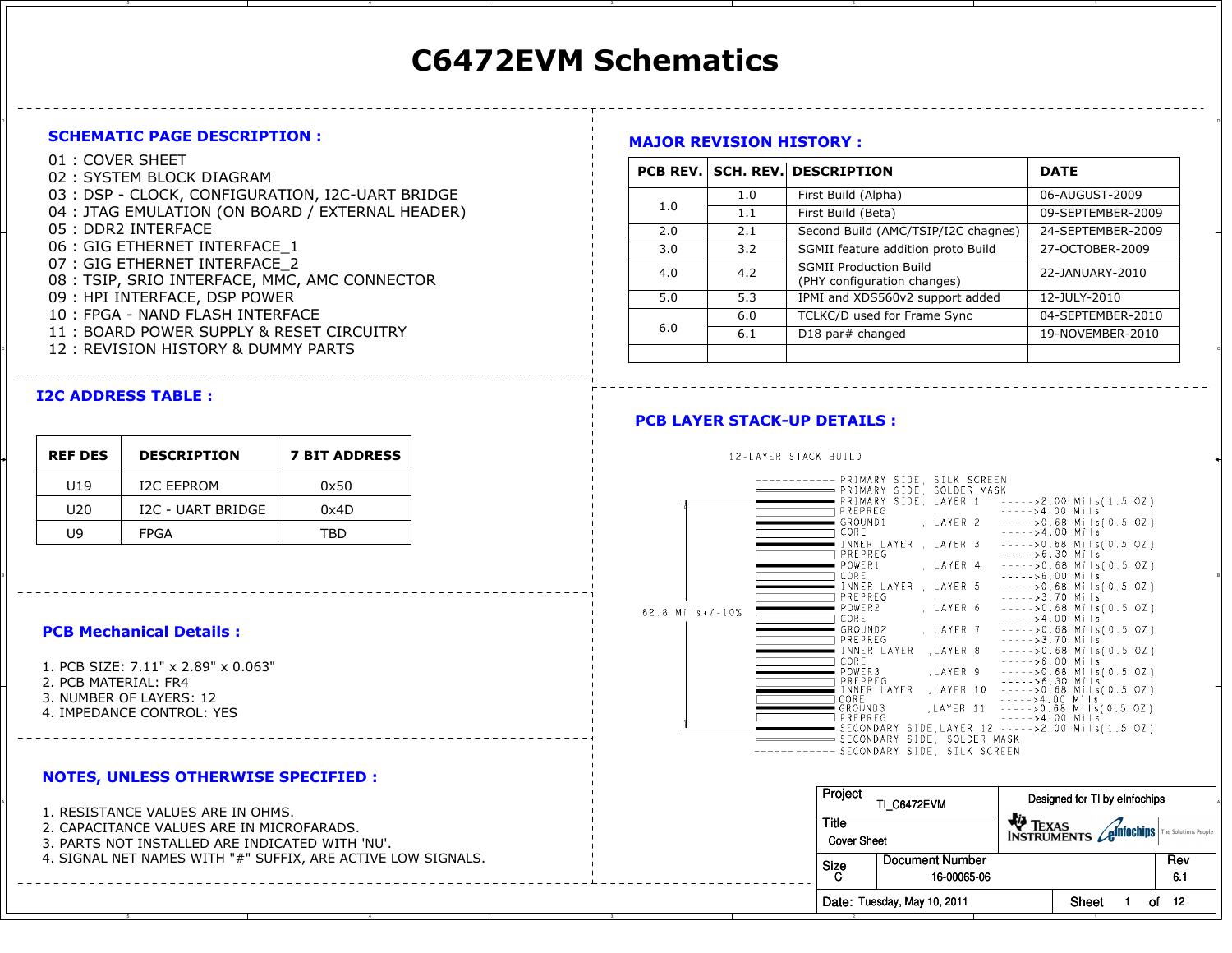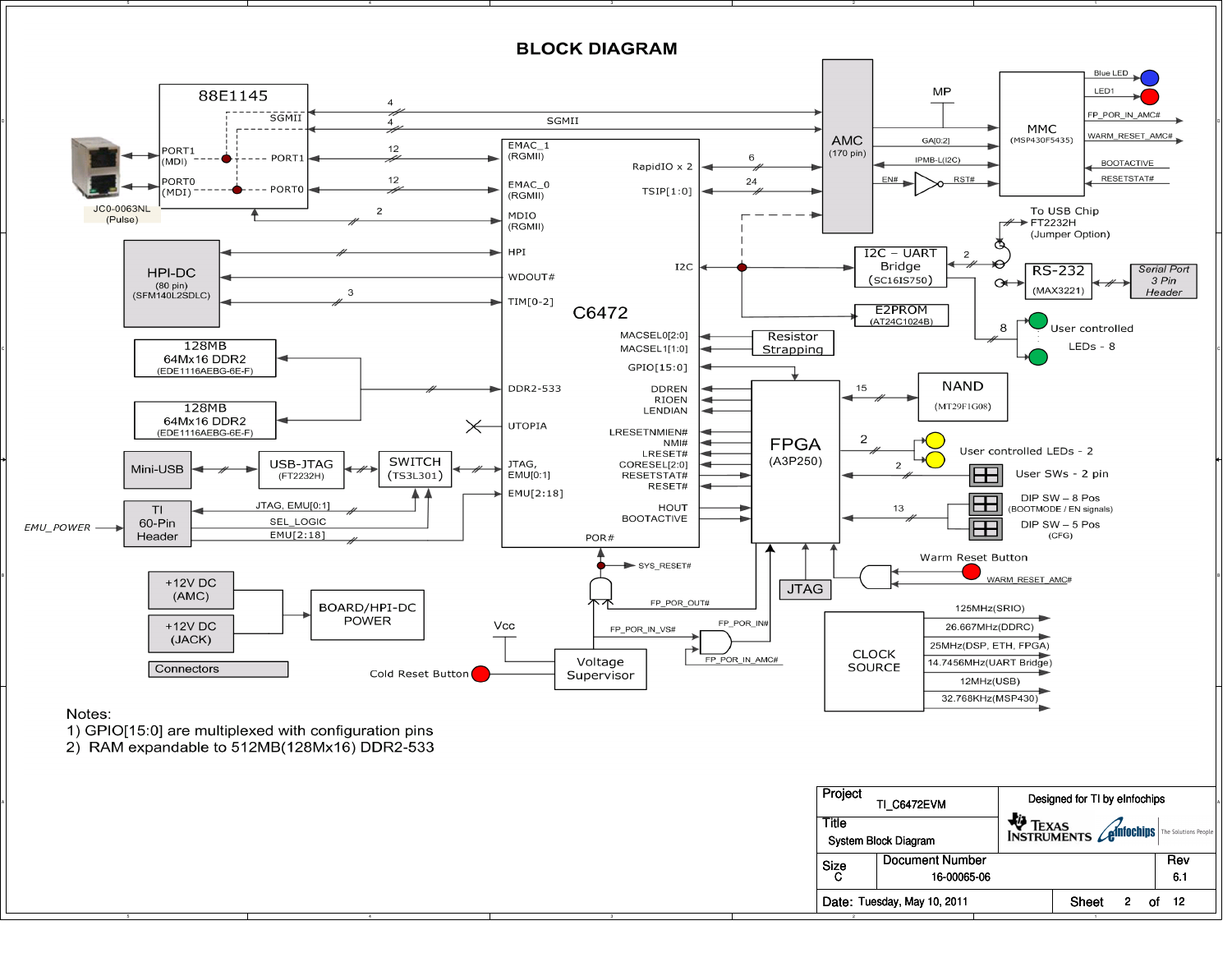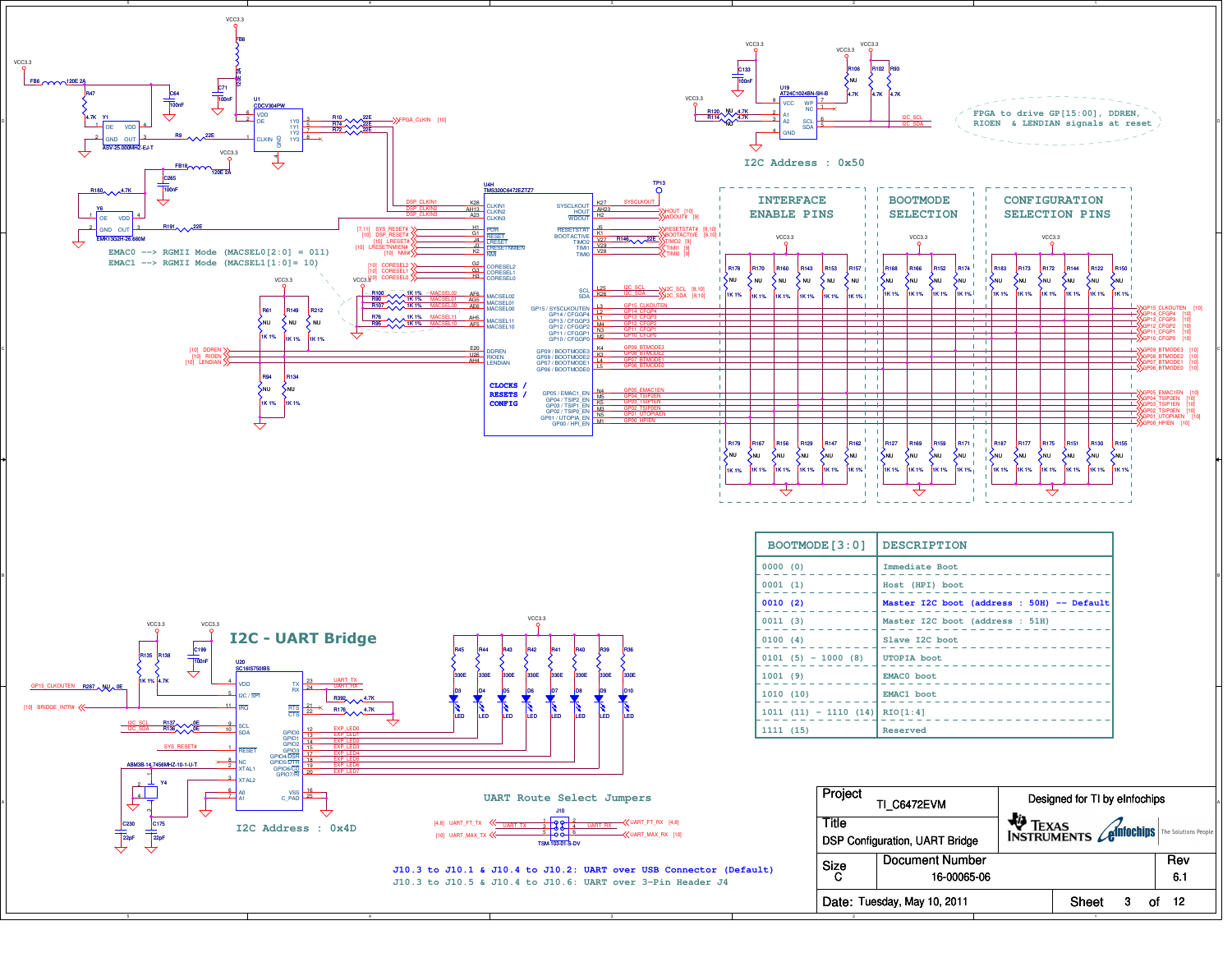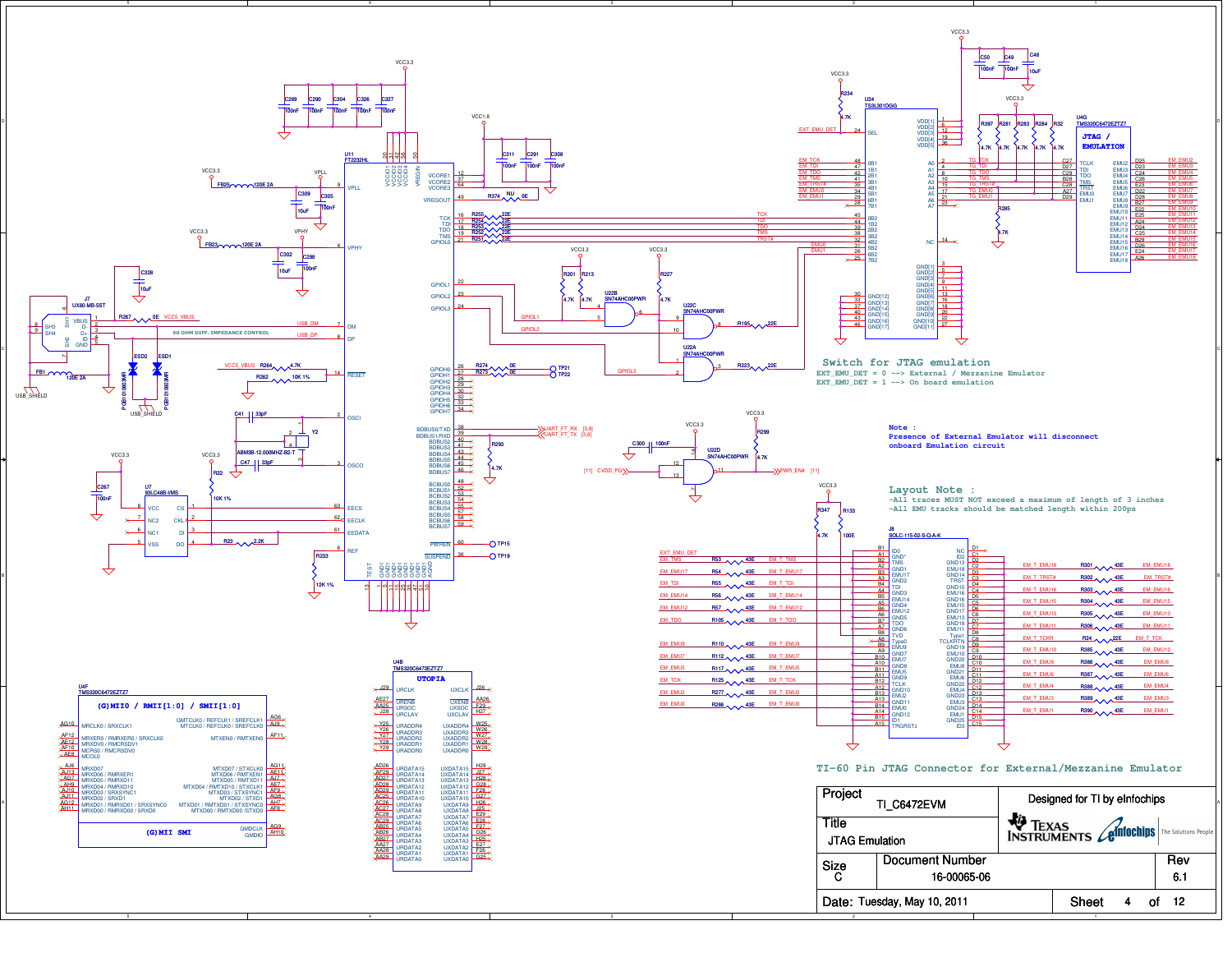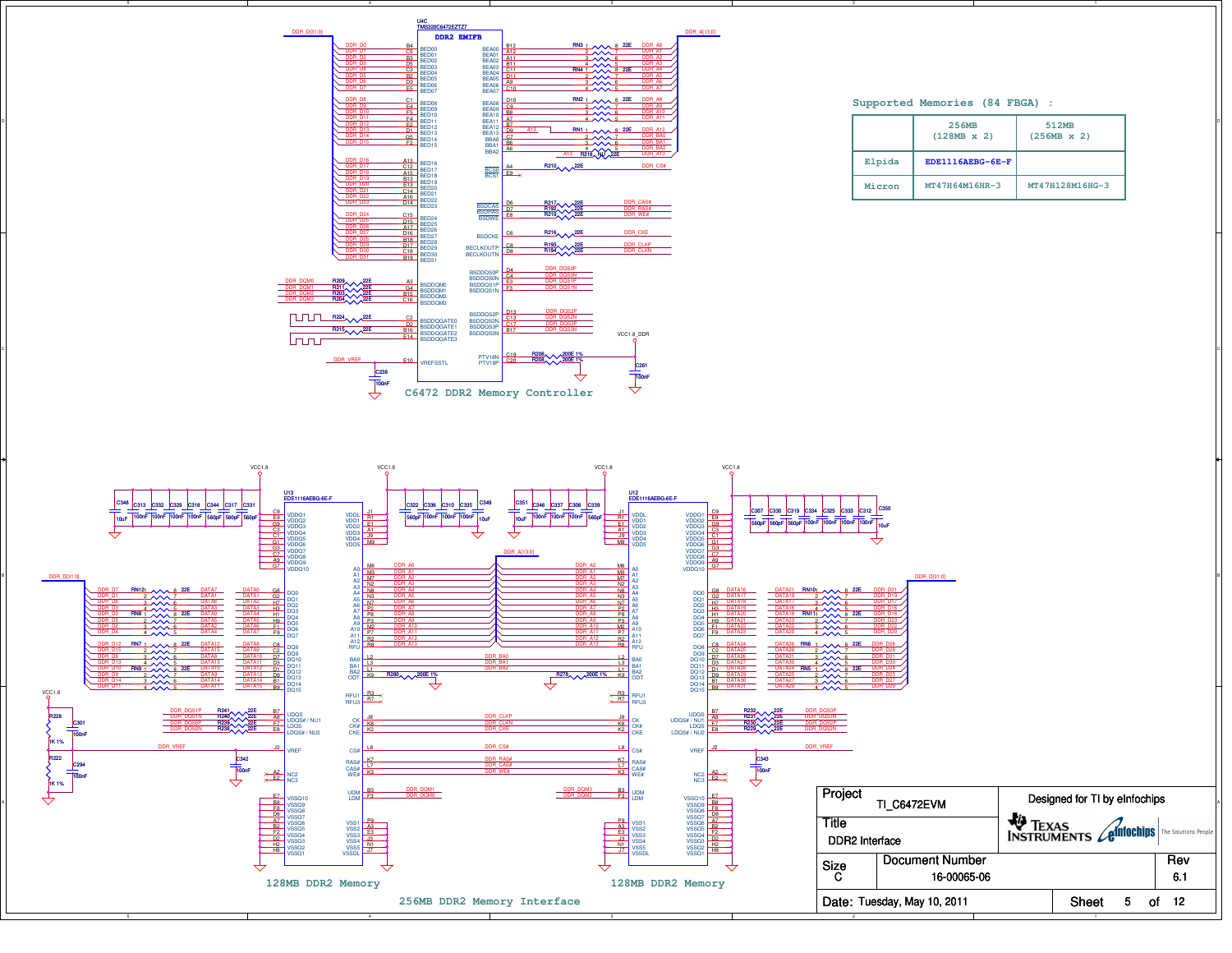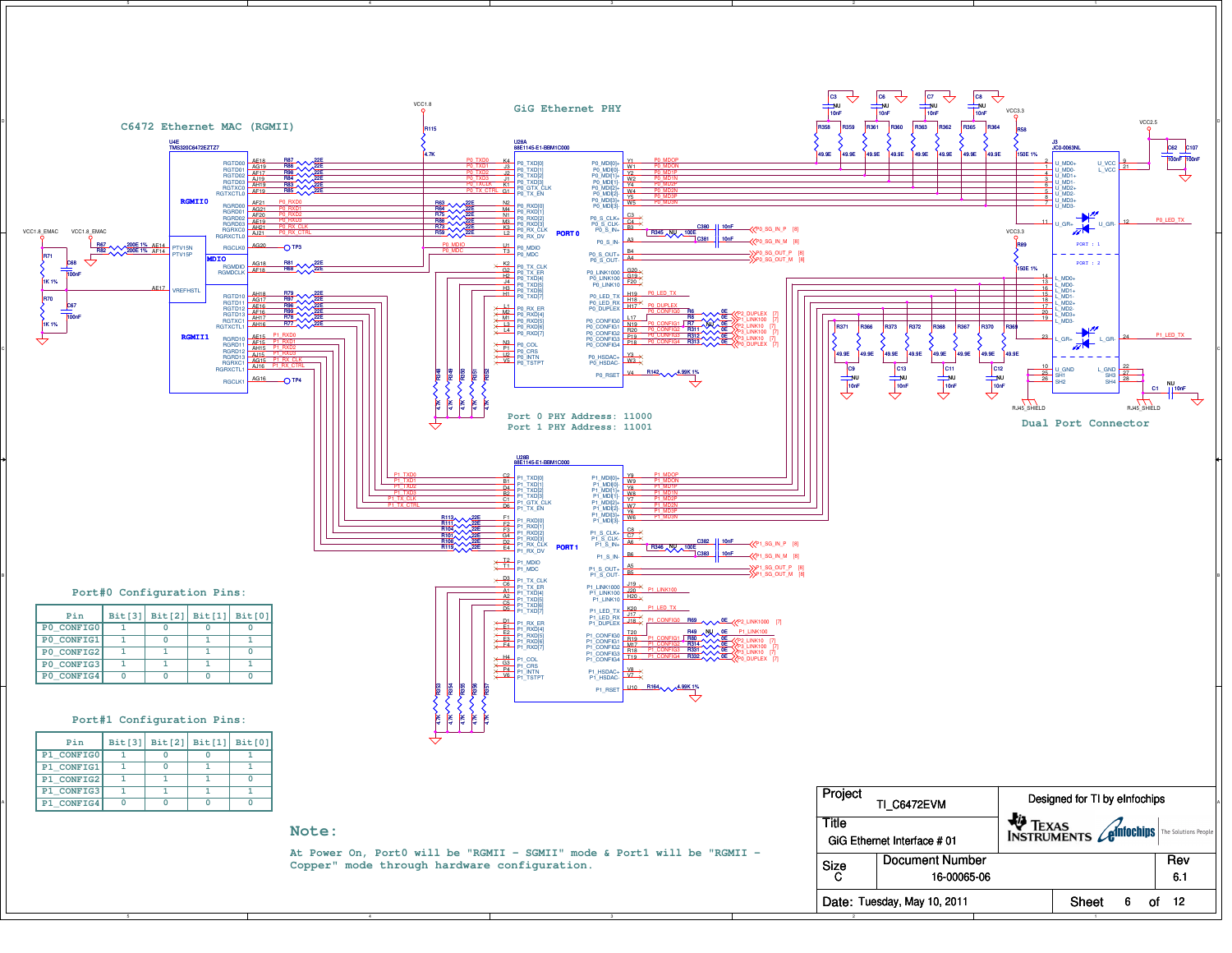



#### **Port#2 Configuration Pins:**

| Pin        |  | Bit[3] Bit[2] Bit[1] Bit[0] |  |
|------------|--|-----------------------------|--|
| P2 CONFIG0 |  |                             |  |
| P2 CONFIG1 |  |                             |  |
| P2 CONFIG2 |  |                             |  |
| P2 CONFIG3 |  |                             |  |
| P2 CONFIG4 |  |                             |  |

#### **Port#3 Configuration Pins:**

| Pin        | Bit[3]   Bit[2]   Bit[1] | Bit[0] |
|------------|--------------------------|--------|
| P3 CONFIGO |                          |        |
| P3 CONFIG1 |                          |        |
| P3 CONFIG2 |                          |        |
| P3 CONFIG3 |                          |        |
| P3 CONFIG4 |                          |        |



**Global Configuration Pins:**

| Pin             |  | Bit[3] Bit[2] Bit[1] Bit[0] |
|-----------------|--|-----------------------------|
| <b>GCONFIG0</b> |  |                             |
| <b>GCONFIG1</b> |  |                             |

| Device Pins Bit[3:0] |                 |
|----------------------|-----------------|
| P3 LINK10            | 1111            |
| P3 LINK100           | 1110            |
| <b>P3 LINK1000</b>   | 1101            |
| P3 DUPLEX            | 1100            |
| P2 LINK10            | 1011            |
| P2 LINK100           | 1010            |
| <b>P2 LINK1000</b>   | 1001            |
| P2 DUPLEX            | 1000            |
| P1 LINK10            | 0111            |
| P1 LINK100           | 0110            |
| <b>P1 LINK1000</b>   | 0101            |
| P1 DUPLEX            | 0100            |
| PO LINK10            | 0011            |
| PO LINK100           | 0010            |
| PO LINK1000          | 0001            |
| <b>PO DUPLEX</b>     | 0000            |
| All Other            | <b>Reserved</b> |

|  | Ethernet PHY Configuration Pins: |  |
|--|----------------------------------|--|
|  |                                  |  |

| Pin              | <b>Bit[3]</b>      | Bit[2]            | Bit[1]          | <b>Bit[0]</b>       |
|------------------|--------------------|-------------------|-----------------|---------------------|
| $P[3:0]$ CONFIG0 | PHYADR3            | PHYADR2           | PHYADR1         | PHYADR <sub>0</sub> |
| $P[3:0]$ CONFIG1 | HWCFG <sub>3</sub> | <b>HWCFG 2</b>    | <b>HWCFG 1</b>  | HWCFG 0             |
| $P[3:0]$ CONFIG2 | ANEG3              | ANEG <sub>2</sub> | <b>ANEG1</b>    | <b>ANEGO</b>        |
| $P[3:0]$ CONFIG3 | PHYADR4            | <b>ENA XC</b>     | DIS FC          | <b>DIS SLEEP</b>    |
| $P[3:0]$ CONFIG4 | Reserved           | Reserved          | <b>SEL TWSI</b> | <b>ENA PAUSE</b>    |
| <b>GCONFIGO</b>  | DIS DTE            | 75/50 OHM         | $1/4$ MDIO      | DIS 125CLK          |
| <b>GCONFIG1</b>  | LED TXblink        | PowerDown         | <b>SIG DET</b>  | INT POL             |

| <b>GCONFIG1</b> |  |  |  | PO DUPLEX<br>All Other | 0000<br>Reserved | Project | TI C6472EVM                    | Designed for TI by eInfochips    |           |
|-----------------|--|--|--|------------------------|------------------|---------|--------------------------------|----------------------------------|-----------|
|                 |  |  |  |                        |                  | Title   | GiG Ethernet Interface # 02    | TEXAS<br>INSTRUMENTS Ganifochips |           |
|                 |  |  |  |                        |                  | Size    | Document Number<br>16-00065-06 |                                  | Rev<br>61 |
|                 |  |  |  |                        |                  |         | Date: Tuesday, May 10, 2011    | Sheet                            | of 12     |

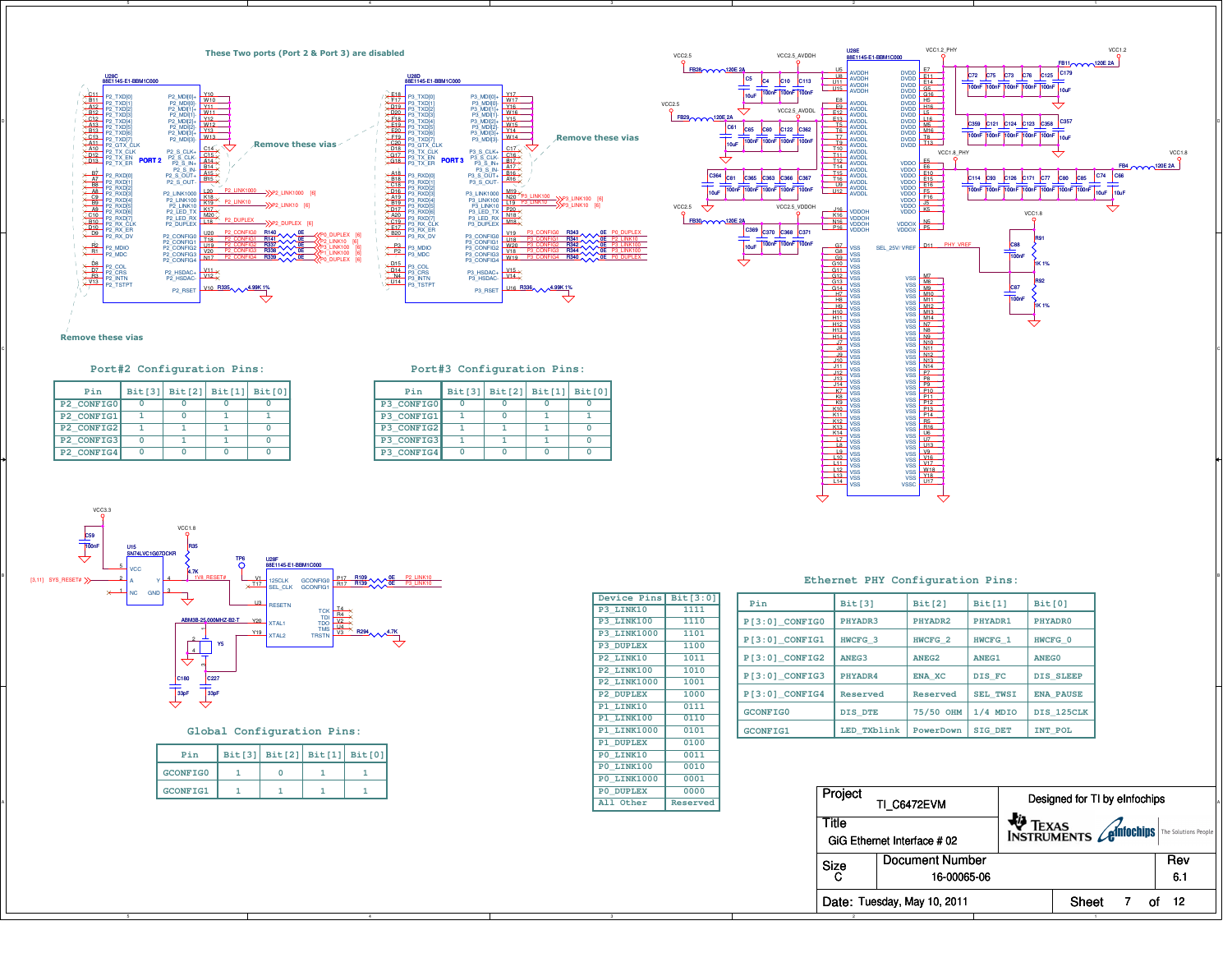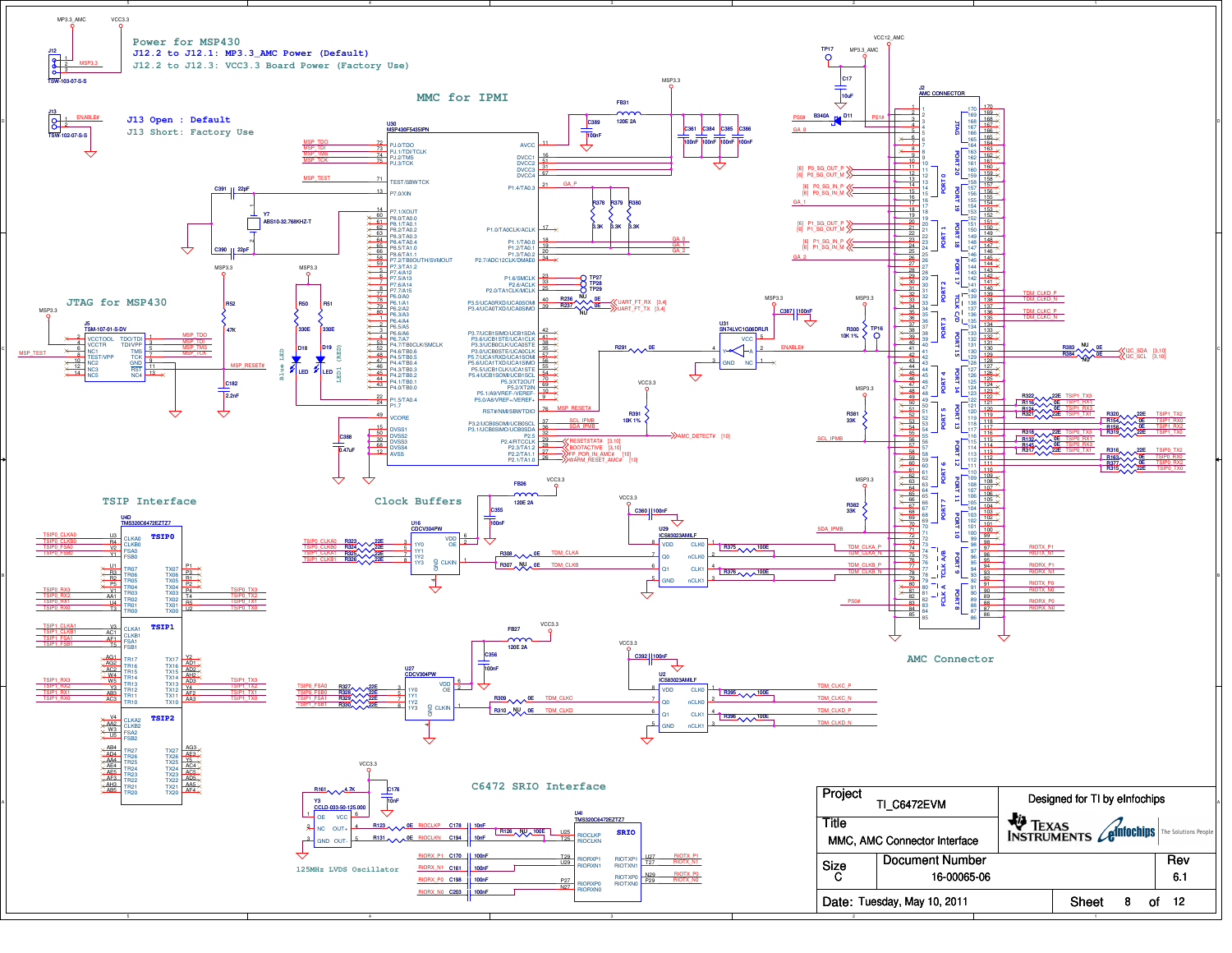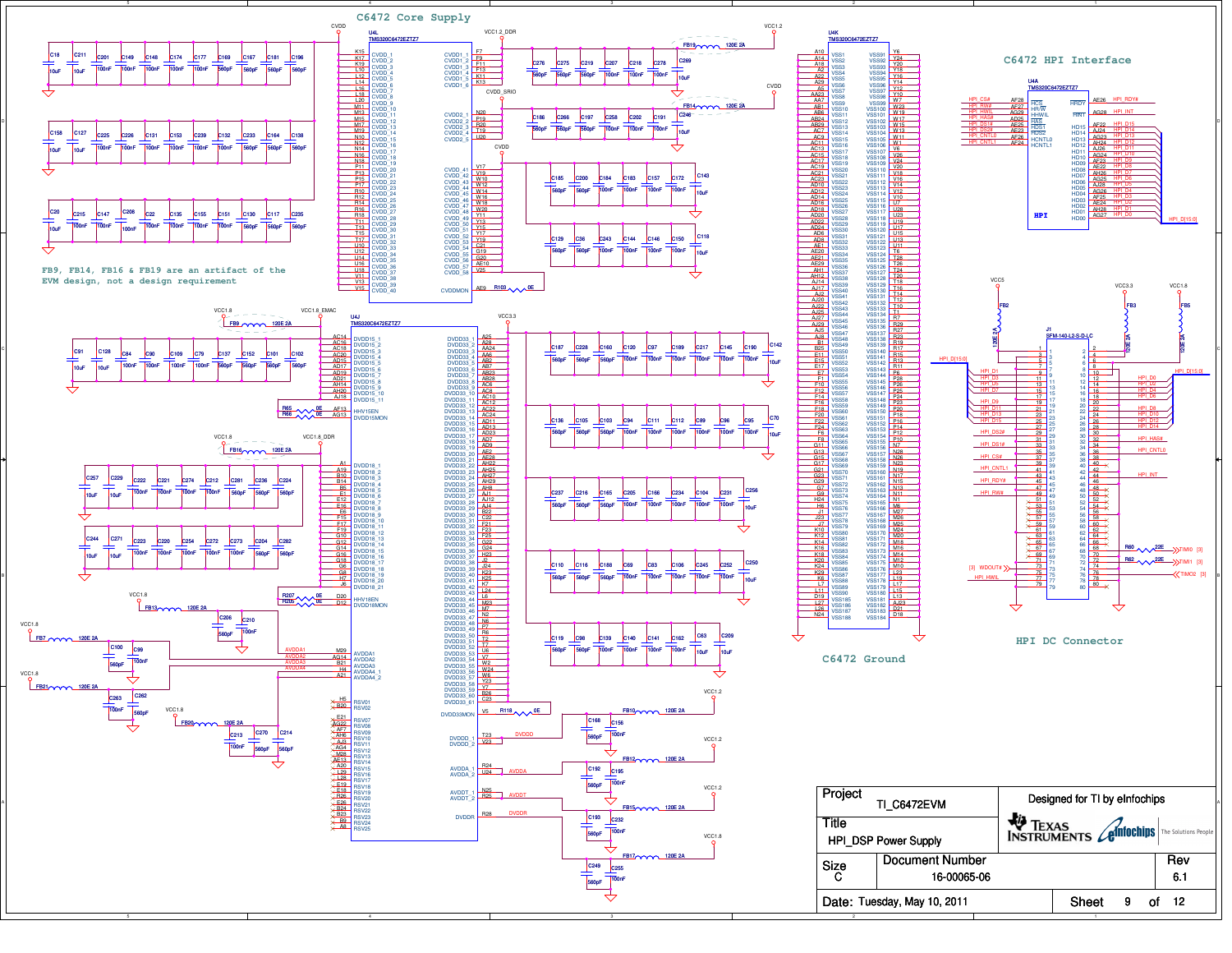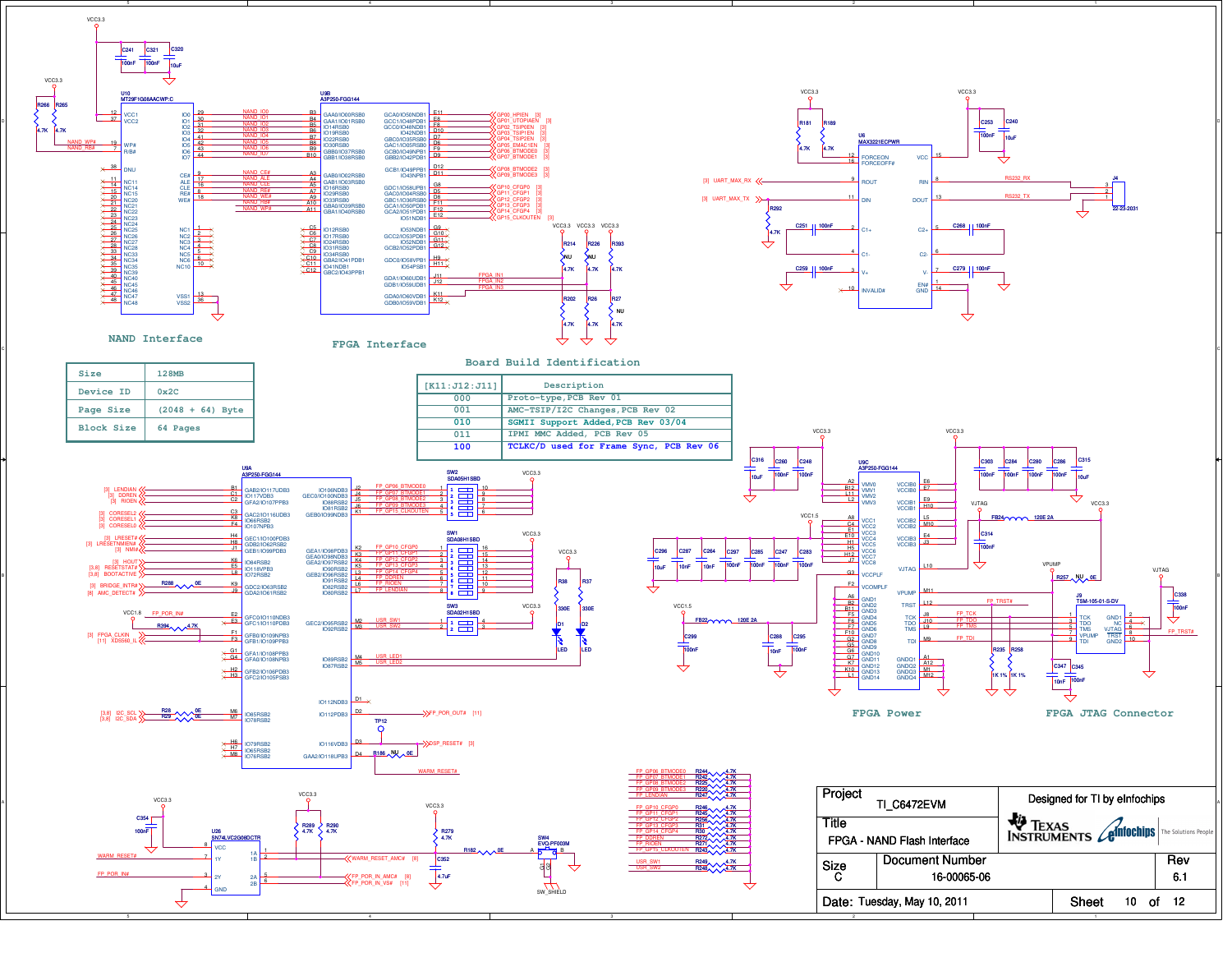